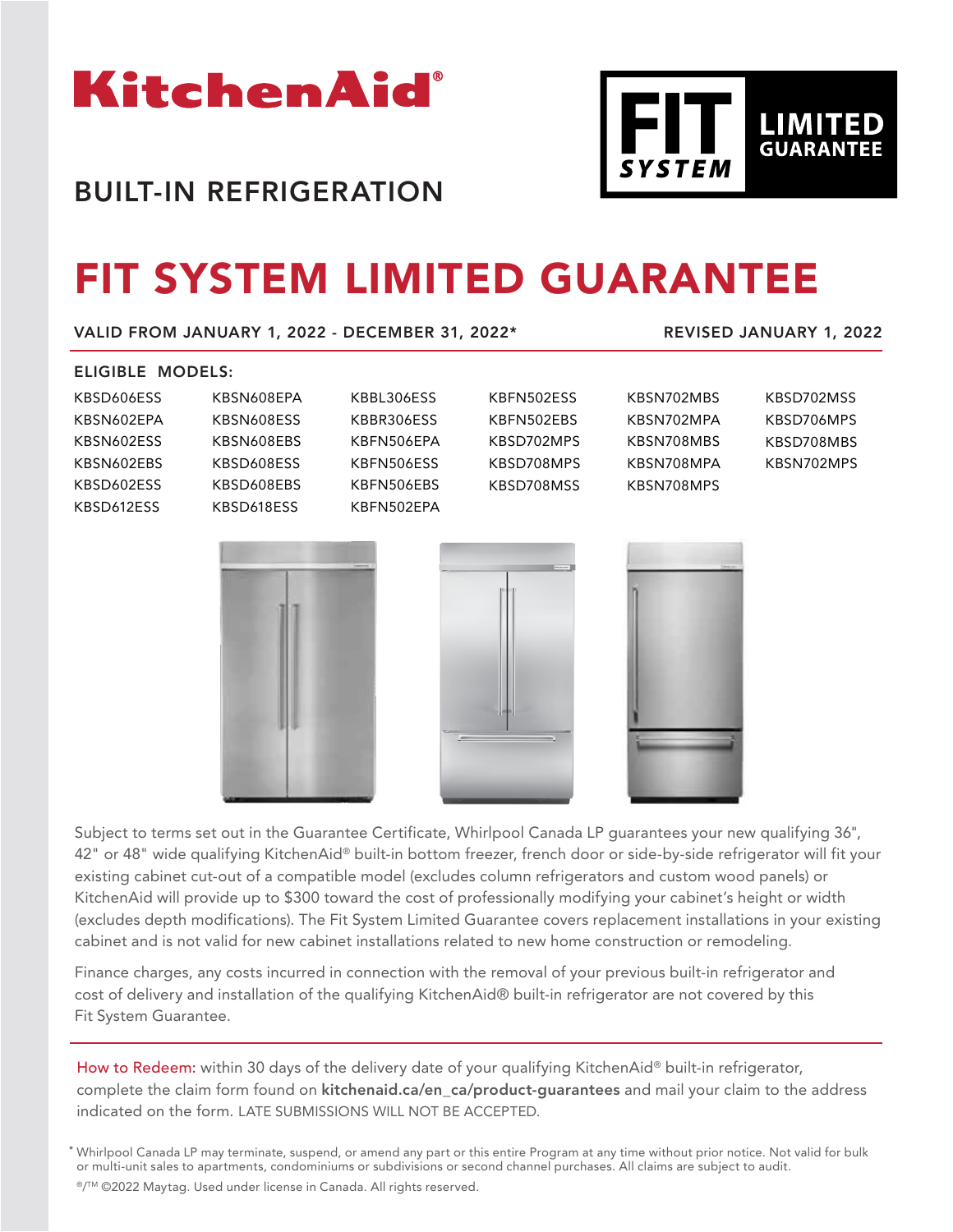

# FIT SYSTEM LIMITED GUARANTEE

# KitchenAid

# VALID FROM JANUARY 1, 2022 - DECEMBER 31, 2022\* REVISED JANUARY 1, 2022

You may obtain a printable copy of this certificate at www.kitchenaid.ca/en\_ca/product-guarantees

Subject to the terms set forth herein, KitchenAid Brand of Whirlpool Canada LP (hereafter "KitchenAid") guarantees your new 36", 42" or 48" wide qualifying KitchenAid® built-in bottom freezer, french door or side-by-side refrigerator will fit your existing cabinet cut-out of a compatible model (excludes column refrigerators and custom wood panels) or KitchenAid will provide up to \$300 toward the cost of professionally modifying your cabinet's height or width (excludes depth modifications). The Fit System Limited Guarantee covers replacement installations in your existing cabinet and is not valid for new cabinet installations related to new home construction or remodeling. In unusual circumstances, the \$300 maximum allowance may not cover the full cost of fitting your new qualifying 36", 42" or 48" wide KitchenAid® built-in refrigerator into your existing cabinet; you are solely responsible for all costs that exceed the \$300 maximum cabinet modification allowance. KitchenAid makes no other guarantees as to the proper fit of your new KitchenAid® 36", 42" or 48" wide built-in refrigerator other than as set forth herein. Finance charges, any costs incurred in connection with the removal of your previous built-in refrigerator and cost of delivery and installation of the qualifying KitchenAid® built-in refrigerator are not covered by this Fit System Guarantee.

### QUALIFIED KITCHENAID® BUILT-IN REFRIGERATOR MODELS :

| KBSD606ESS | KBSN608EPA | KBBL306ESS | KBFN502ESS | KBSN702MBS | KBSD702MSS |
|------------|------------|------------|------------|------------|------------|
| KBSN602EPA | KBSN608ESS | KBBR306ESS | KBFN502EBS | KBSN702MPA | KBSD706MPS |
| KBSN602ESS | KBSN608EBS | KBFN506FPA | KBSD702MPS | KBSN708MBS | KBSD708MBS |
| KBSN602EBS | KBSD608ESS | KBFN506FSS | KBSD708MPS | KBSN708MPA | KBSN702MPS |
| KBSD602ESS | KBSD608EBS | KBFN506EBS | KBSD708MSS | KBSN708MPS |            |
| KBSD612ESS | KBSD618ESS | KBFN502EPA |            |            |            |

### DISCLAIMER OF IMPLIED WARRANTIES; LIMITATION OF REMEDIES AND EXCLUSION OF INCIDENTAL AND

CONSEQUENTIAL DAMAGES : The FIT System Limited Guarantee applies only to cabinet modification and spatial issues in replacement installations; it does not apply to the major appliance. For product information, see the use and care guide provided by the manufacturer. Your sole and exclusive remedy under this Limited Guarantee shall be the cost of cabinet modification, up to a maximum of \$300. Implied warranties, including warranties of merchantability or fitness for a particular purpose, are limited to one year or the shortest period allowed by law. KitchenAid shall not be liable for any damage done to your home or property, caused by you or any third party, during installation of the major appliance or cabinet modification. KitchenAid shall not be liable for incidental or consequential damages. Some provinces do not allow the exclusion or limitation of incidental or consequential damages, or limitations on the duration of implied warranties of merchantability or fitness, so these exclusions or limitations may not apply to you. You may have other rights which vary from province to province.

### FOLLOW THESE STEPS TO SUBMIT A FIT SYSTEM LIMITED GUARANTEE CLAIM: Within 30 days of the delivery date, mail the following documents to the address provided below.

- This completed and signed claim form;
- a legible copy of your sales receipt dated between January 1, 2022 and December 31, 2022 and proof of the delivery date;
- a photograph of the existing refrigerator model that is being replaced; and
- a dated invoice or receipt from a professional installer or contractor stating the cost to modify your existing cabinet.

Whirlpool Customer Service, Attn: FIT Guarantee 200-6750 Century Ave., Mississauga ON L5N 0B7

Retain a copy of all documents for your records. Allow 3-5 weeks from the date your claim form is validated for claim payment. Claim must be post-marked within 30 days of delivery date of qualifying appliance. For questions regarding your claim, please contact the Whirlpool Customer Experience Centre toll-free at 1-800-807-6777.

\* Whirlpool Canada LP may terminate, suspend, or amend any part or this entire Program at any time without prior notice. Not valid for bulk or multi-unit sales to apartments, condominiums or subdivisions or second channel purchases. All claims are subject to audit. ®/™ ©2022 KitchenAid. Used under license in Canada. All rights reserved.